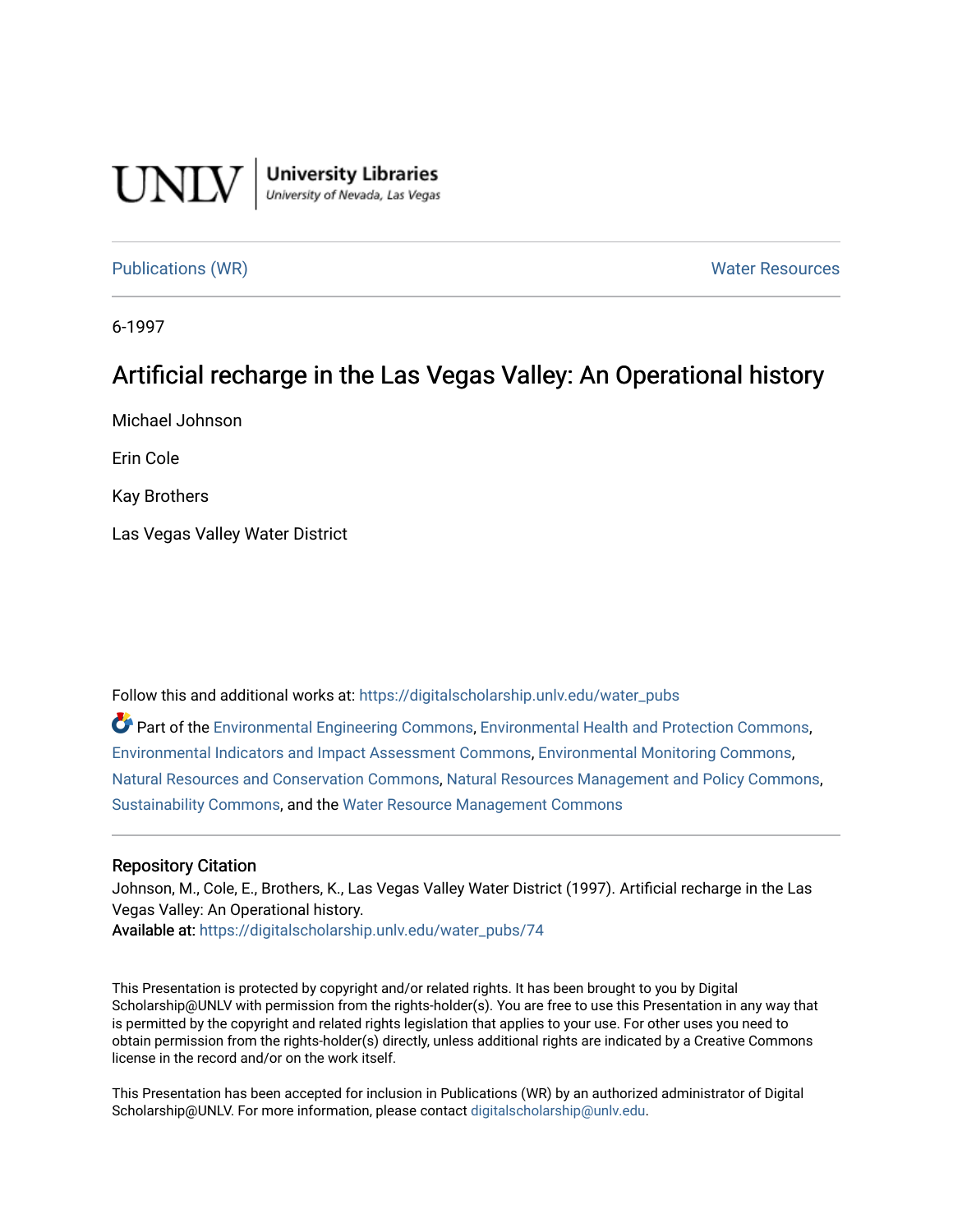# ARTIFICIAL RECHARGE IN THE LAS VEGAS VALLEY: AN OPERATIONAL HISTORY  $/997$

Michael Johnson, Erin Cole and Kay Brothers

<sup>&#</sup>x27;Paper presented at the 8th Biennial symposium on the Artificial Recharge of Ground water, Tempe, AZ, June 2-4, 1997.

<sup>&</sup>lt;sup>2</sup>Michael Johnson, Las Vegas Valley Water District, 1001 S. Valley View Boulevard, Las Vegas, NV 89153, michael.johnson@lwwd.com, 702-258-3242.

Erin Cole, Las Vegas Valley Water District, 1001 S. Valley View Boulevard, Las Vegas, NV 89153, erin.cole@lvvwd.com, 702-258-3901.

Kay Brothers, Las Vegas Valley Water District, 1001 S. Valley View Boulevard, Las Vegas, NV 89153, kay.brothers@lvvwd.com, 702-258-3176.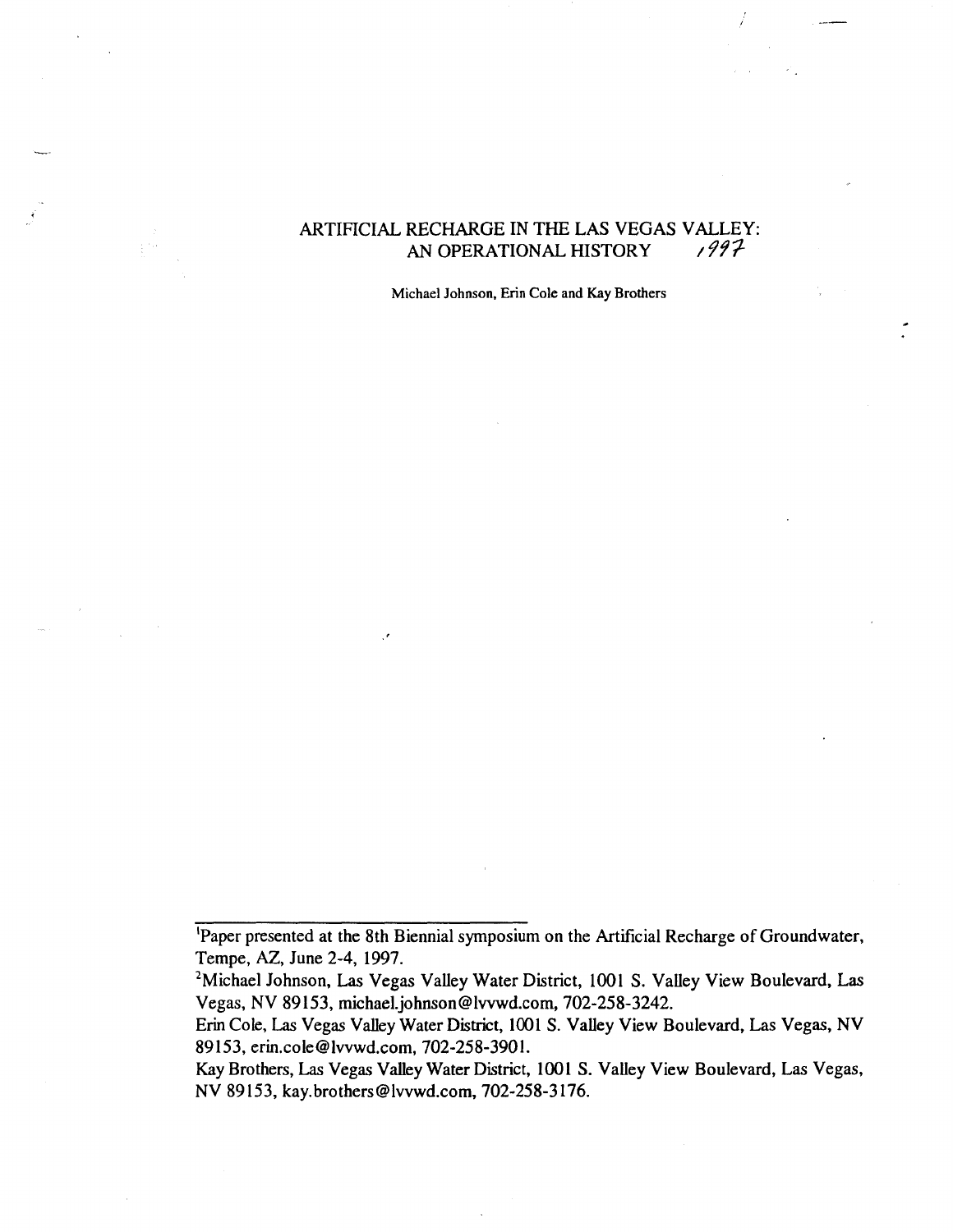## ARTIFICIAL RECHARGE IN THE LAS VEGAS VALLEY: AN OPERATIONAL HISTORY

#### Abstract

Artificially recharging the Las Vegas Valley (Valley) ground-water system with treated Colorado River water is one water resource management option employed by the Las Vegas Valley Water District (District) to help meet future long-term and short-term peak water demands. The District began operation of an artificial ground-water recharge program in 1988 in order to bank water for future use and to slow declining water levels. Artificial recharge occurs in the winter months, typically from October to May, when there is excess capacity in the Southern Nevada Water System (SNWS), currently a 400 Million Gallon per Day (MGD) treatment and transmission system.

Treated Colorado River water is recharged into the principal aquifer through the District's existing distribution system, to a network of production wells or dual -use wells for both recharge and production. The water is then stored until recovered from the wells, during the high demand summer months. The water recovered is injected Colorado River water, however, this water is accounted against the District's ground water rights. Credits in the artificial recharge account accrue until needed to cover pumpage in excess of permitted ground-water rights.

Wells used in the program were drilled and constructed in a variety of ways, and have responded differently to artificial recharge operations. The majority of the wells now used for artificial recharge and production were completed prior to 1980, using the cable-tool drilling method, perforated in place and naturally developed. Other wells were installed using the reverse-circulation drilling method with filter packs. The District commenced drilling dedicated injection wells in 1993, to address operational concerns observed in some of the production wells. Several types of installation and drilling methods have been used to optimize injection. The types of drilling methods used for the injection wells include, reverse circulation, air-foam, cable tool and dual rotary.

In 1988, two dual-use wells where used for production and artificial recharge, injecting an annual total of 1,153 acre feet of water. Since 1988 the artificial recharge program has expanded, using up to 40 wells with eight dedicated injection wells. Total water banked for future use, as of January 1, 1997 is 114,126 acre feet of water. Static water levels in the principal aquifer have risen from 10 to 40 feet in the main area of artificial recharge. Water levels in other areas of the Valley also show increases, indicating that the rise is not isolated, but is occurring throughout the principal aquifer. The artificial recharge program is currently expanding to utilize 31 dual use and 19

37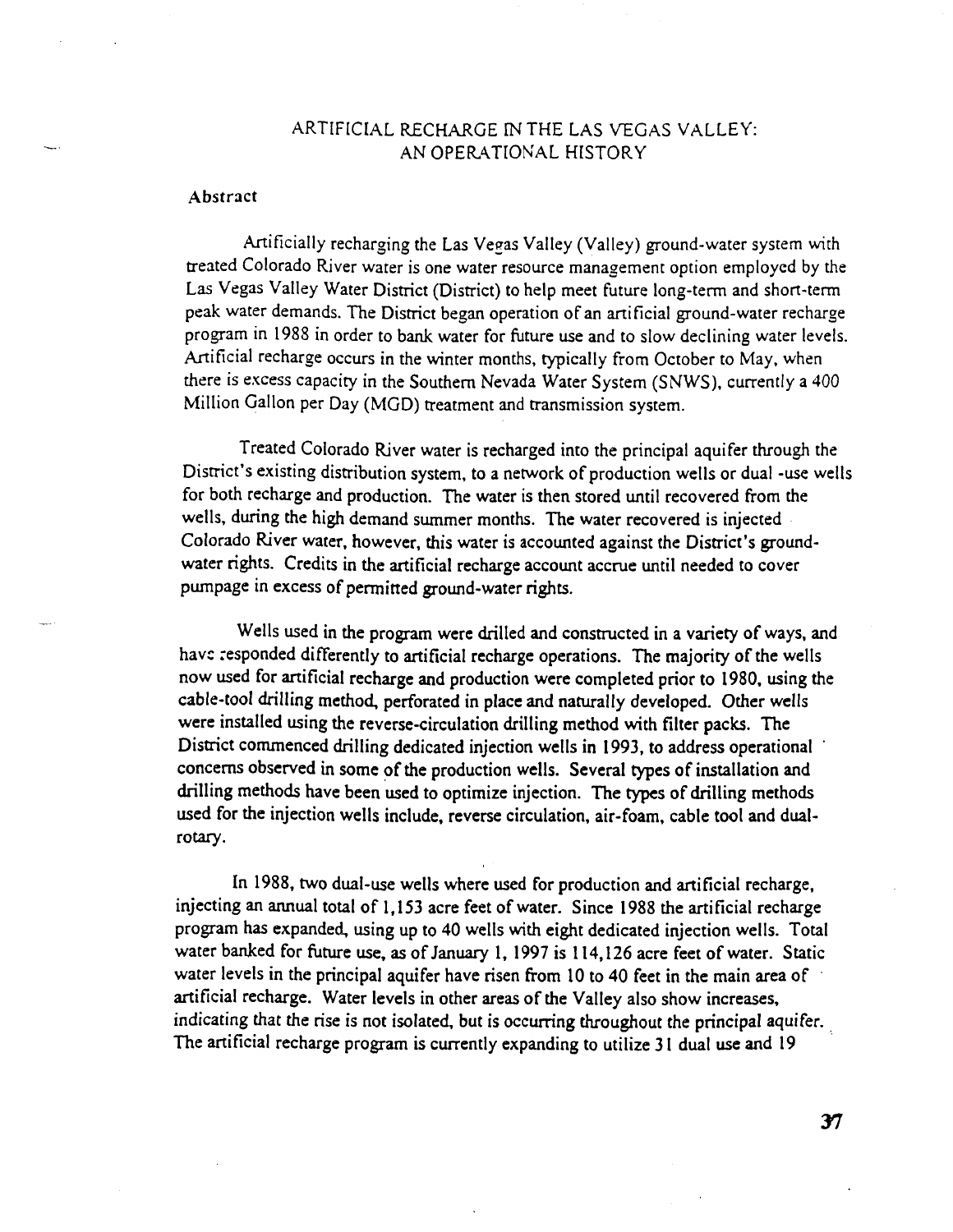injection wells, for a potential capacity of 62,000 gallons per minute of injection or 45,000 acre feet per year of recharge by the fall of 1999.

#### Introduction

Most of the potable water used in the Valley comes from the Southern Nevada Water System, a 400 MGD treatment and transmission facility located on the shore of Lake Mead. The remaining supply is obtained from the principal alluvial aquifer in the Valley. Prior to importation of Colorado River water through SNWS in 1971, the principal aquifer was the sole source of potable water in the Valley. As a result, the ground-water system was over drafted and water levels in the aquifer have declined up to 280 feet by 1990 in some areas of the Valley (Morgan and Dettinger, 1994). The ground-water gradient of the aquifer is from the northwest part of the valley towards the southeast. Currently, (1997) 85 percent of the water supply for the Valley is obtained from the Colorado River. Ground water contributes 15 percent of the annual supply, but wells are pumped only during the summer months, to meet peak water demands. During the months of May through September, ground water accounts for nearly 33 percent of the Valley's water supply. In order to optimize available water supplies, and to help meet future anticipated demands, the District, the largest member of the Southern Nevada Water Authority (SNWA), has incorporated artificial recharge of ground water as part of the overall water management program. Up to 50 MGD has been injected during the cooler, winter months, when demand for water declines below the capacity of SNWS.

## Description of Study Area

The Las Vegas Valley Hydrographic Basin is located in Southern Nevada, about five miles west of Lake Mead and the Colorado River (Figure 1). The basin is a structurally formed, alluvial-filled depression rimmed by bedrock uplifts during Ccnozoic extension of the Basin-and-Range Physiographic Province. The alluvial sediments are made up of primary clastic rocks eroded from surrounding mountains. The principal alluvial aquifers contain clastic sediments ranging from fine-grained silts and clays in the central part of the basin, to coarse-grained sands, gravels, pebbles, and boulders (Donovan, 1996). The thickness of the alluvial sediments in most of the areas of the Valley is at least 1,000 feet. In the central and southeastern areas of the Valley, thicknesses reach 3,000 to 5,000 feet (Plume, 1989). The Valley floor elevation ranges from 3,000 feet above mean sea level (asl) in the west to 1,500 feet asl in the east. This low elevations, combined with the Valley's location in the Mojave Desert results in a mean annual precipitation to the Valley floor of four inches per year. Surrounding mountain peaks reach of maximum elevation of nearly 12,000 feet asl and receive over 20 inches of precipitation annually.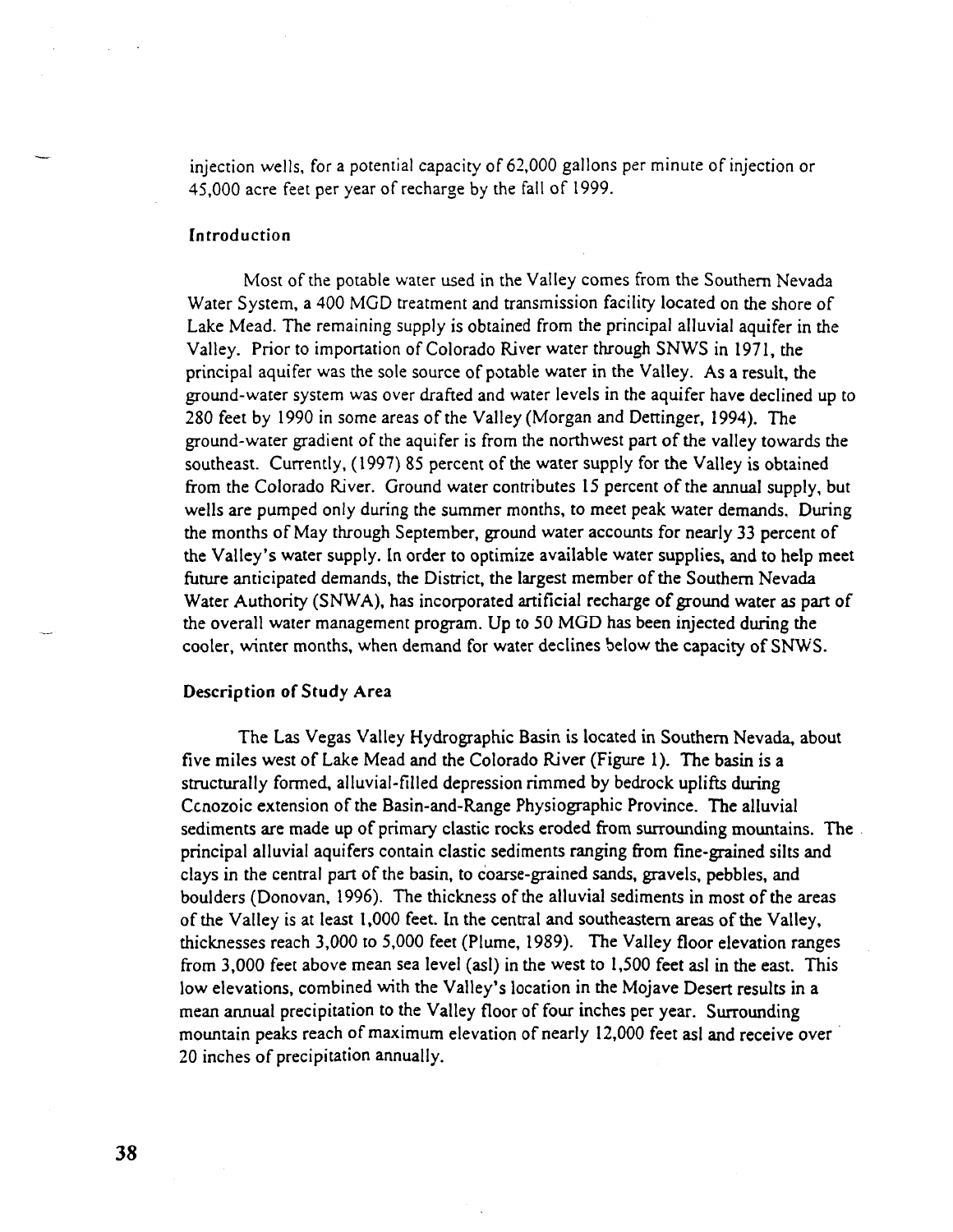

**Figure 1.—Location of Los Vogas Vollay Hydrogrophic Basin and laka Maad.** (Meditian de m De

## **Pilot and Demonstration Project**

To asses the feasibility of Artificial Recharge the District first conduced a pilot project in 1987 using existing unused production Well 21. During the pilot project 5000 gallons of treated Colorado River where injected. The results of the pilot project are described by Katzer and Brothers (1989). After successfully testing the feasibility in the pilot program, two production wells where selected for the Demonstration project injection. Production wells 16 and 17 were selected because of the close proximity to the main field to prove recovery of the injection water for compliance with Nevada water law. The chemical compatibility and aquifer hydraulics of the demonstration project are summarized by Brothers and Katzer (1990). The demonstration project proved that artificial recharge was feasible in the Valley.

## **Expansion of Artificial Recharge**

Figure 2 displays the relative location of the District wells and documents the expansion of the program through time. Retrofitting of existing production wells for . recharge /recovery operation occurred from 1989 to 1991 in proximity to the District's main well field. The wells used for recharge where predominately drilled prior to 1980 by the cable tool method. The casing was perforated in place and the wells were naturally developed. The existing wells were retrofitted with minimal modifications. Pump impellers were prevented from rotating, check valves opened up to allow water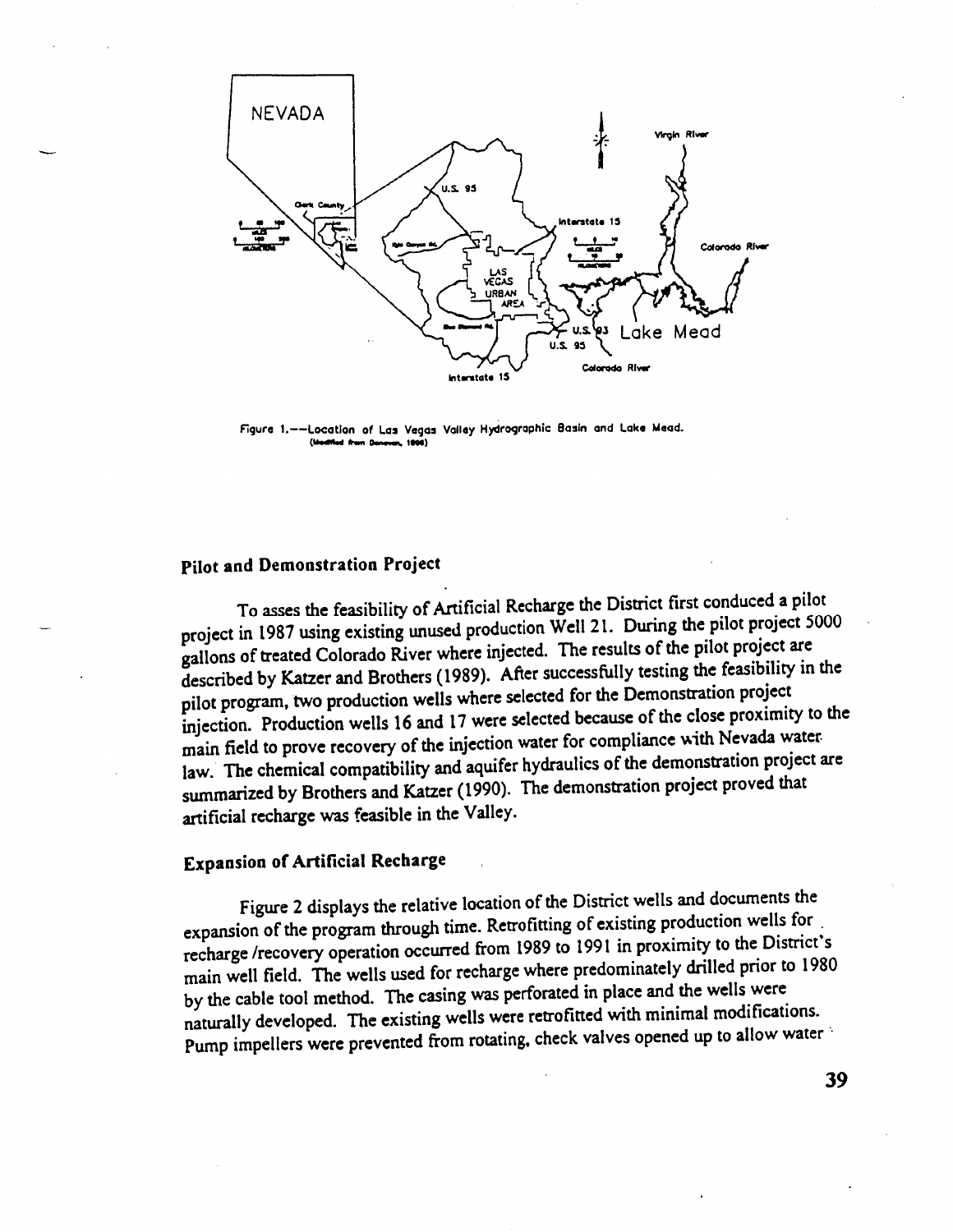

Figure 2. -- Location of District Wells Used for Artificial Recharge

 $\sim$   $\sim$ 

 $\ddot{\phantom{a}}$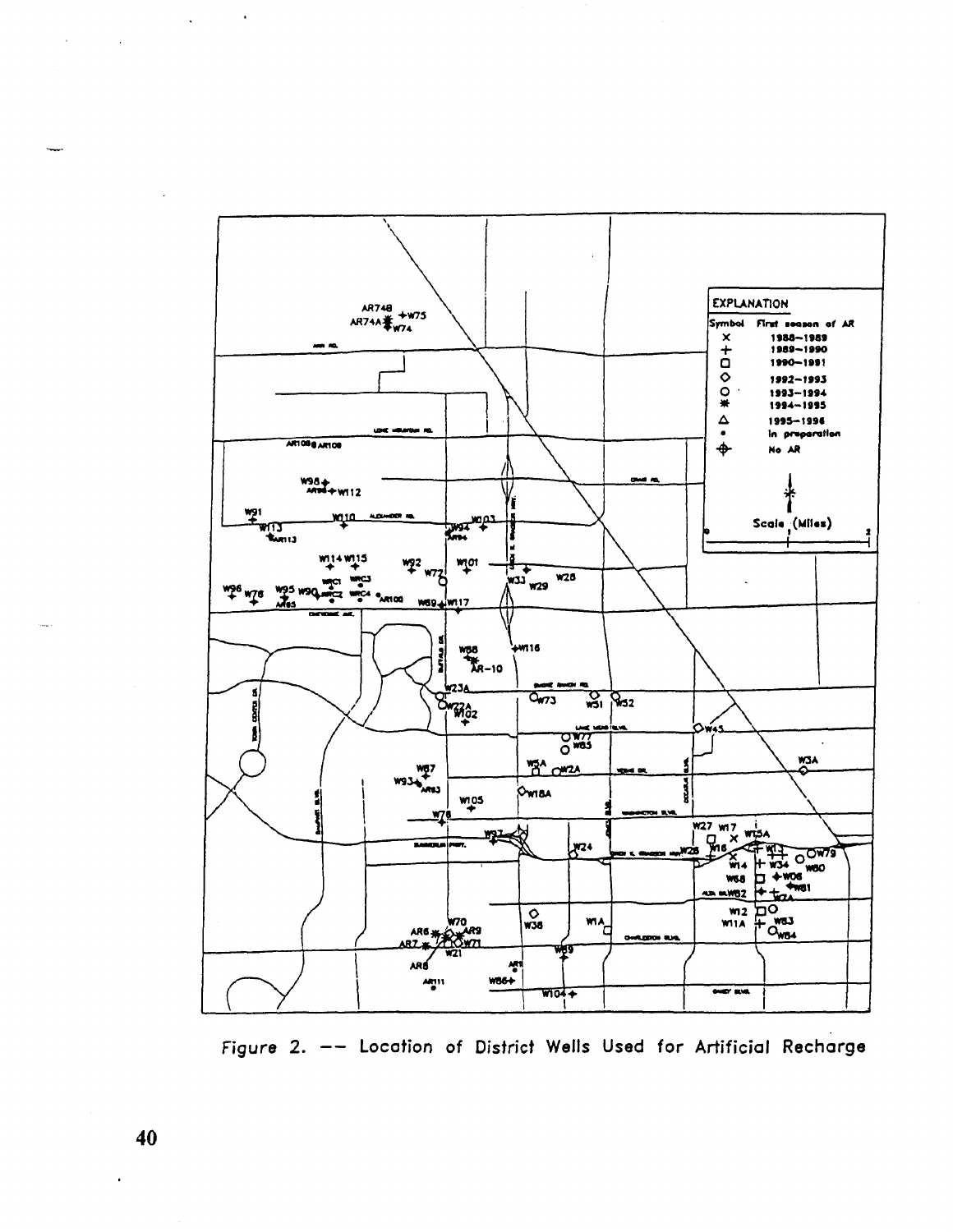down the pump column and flow meters manually reversed to monitor injection rates. Stationary pump impellers provided sufficient friction loss to fill the pump column, preventing air entrainment. During this time period, 15 wells where used for artificial recharge.

During the 1992 to 1993 artificial recharge season, 10 more wells were added to the program. The majority (seven) of these wells were like previous wells used in the program -- constructed more than 20 years ago by cable-tool methods. Three of the wells were recently drilled by reverse circulation drilling methods and gravel packed. During the following season (1993-94), eight more of the recently, reverse circulation drilled wells were brought on-line as dual use wells.

As each well was added to the program, its performance, both as an injecting and pumping well, was closely monitored and it became apparent that the two types of wells responded quite differently to artificial recharge operations. Figure 3 displays the performance of a subset of the dual-use wells located in the main well field. Of seven total wells, three of the wells are the older cable-tool (CT) drilled type and the other four are the newer reverse-circulation (RC) wells. Figure 3 compares the recharge water level recorded in the artificial recharge wells over the 1993-94 injection with the rising static water level. In three of the older CT wells the recharge water level rise approximates that observed in the static well - indicating the recharge water level rise is a result of reservoir filling. All four of the newer RC wells, however, show recharge water level rises much steeper than the static water level rise, suggesting near well bore clogging.



**Figure 3. - Comparison of recharge water level rise to static water level rise in the main well field during the 1993-94 season. (CT) wells are older cable-tool drilled wells; (RC) are newer reverse circulation drilled wells.**

**41**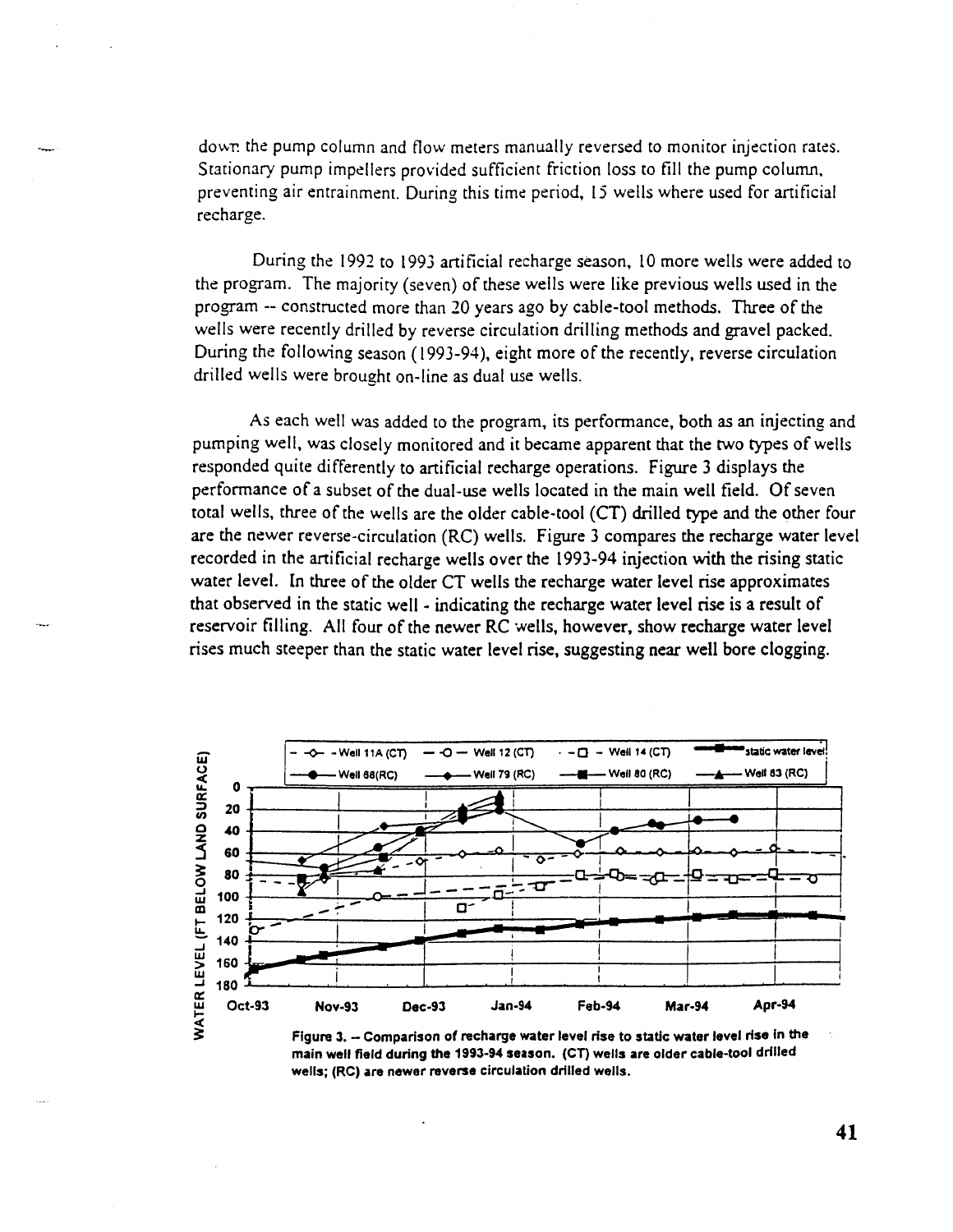The clogging observed in the newer wells when they were operated for artificial recharge also became apparent when the newer wells were pumped during the following summer production season. Flow rate declines and production specific capacity reductions occurred in all 11 wells, and the reductions were significant (from 30 to 60 percent). Because the District was so dependant on the water supply in the summer from these wells, they were removed from the artificial recharge program and the challenge focused on how to expand the artificial recharge program without incurring significantly increased well maintenance and operational costs on the rapidly clogging wells.

Instituting a program of re-development at each well has been recommended and is common practice at other aquifer storage and recovery programs in the United States (Pyne, 1994;Bay and Bowser, 1993). However, instituting such a program would significantly increase operational costs of these newer wells and there was no guarantee that the benefits of re-development would be cost-effective. Two other options were also examined: 1) constructing gravel-packed single use injection wells with reverse circulation or air foam drilling methods (addressing the "particle rearrangement" hypothesis of clogging (Pync, 1994)) and 2) constructing injection-only or dual-use wells with cable tool methods and natural development.

To investigate the "particle rearrangement" hypothesis, five gravel packed wells were constructed and equipped for use as injection only wells (wells AR-6, AR-7, AR-8, AR-9, and AR-10). These wells were placed into operation during the 1994-95 injection season. Specific injection capacity declines recorded in these wells was also much greater than that anticipated from rising static water level.

Use of the cable-tooled drilling method to construct injection-only and dual-use wells began late in 1996. Currently three wells are under construction using the cable tool drilling method and natural development (AR-94, AR-95 and AR-100). Another well (AR-93) will employ the dual rotary method of well construction. These methods were selected to minimize the "damage-zone" of the aquifer that occurs during drilling, and also to eliminate the need for a gravel pack in the annulus of the well bore. It is anticipated that these types of wells will have a smaller clogging potential then the reverse-circulation drilled, gravel-packed wells numbered 68 through 85 and the dedicated artificial recharge wells AR-6 through AR-10.

## **System Operations**

Distribution system operations at the District changed significantly due to the continued expansion of the artificial recharge program. Maximizing artificial recharge requires certain regional pumping stations and parts of the distribution system to be operating near full capacity year round. Traditionally during the winter months maintenance of both production wells and pumping facilities occurred. Maximizing artificial recharge meant that routine maintenance was rescheduled. The continual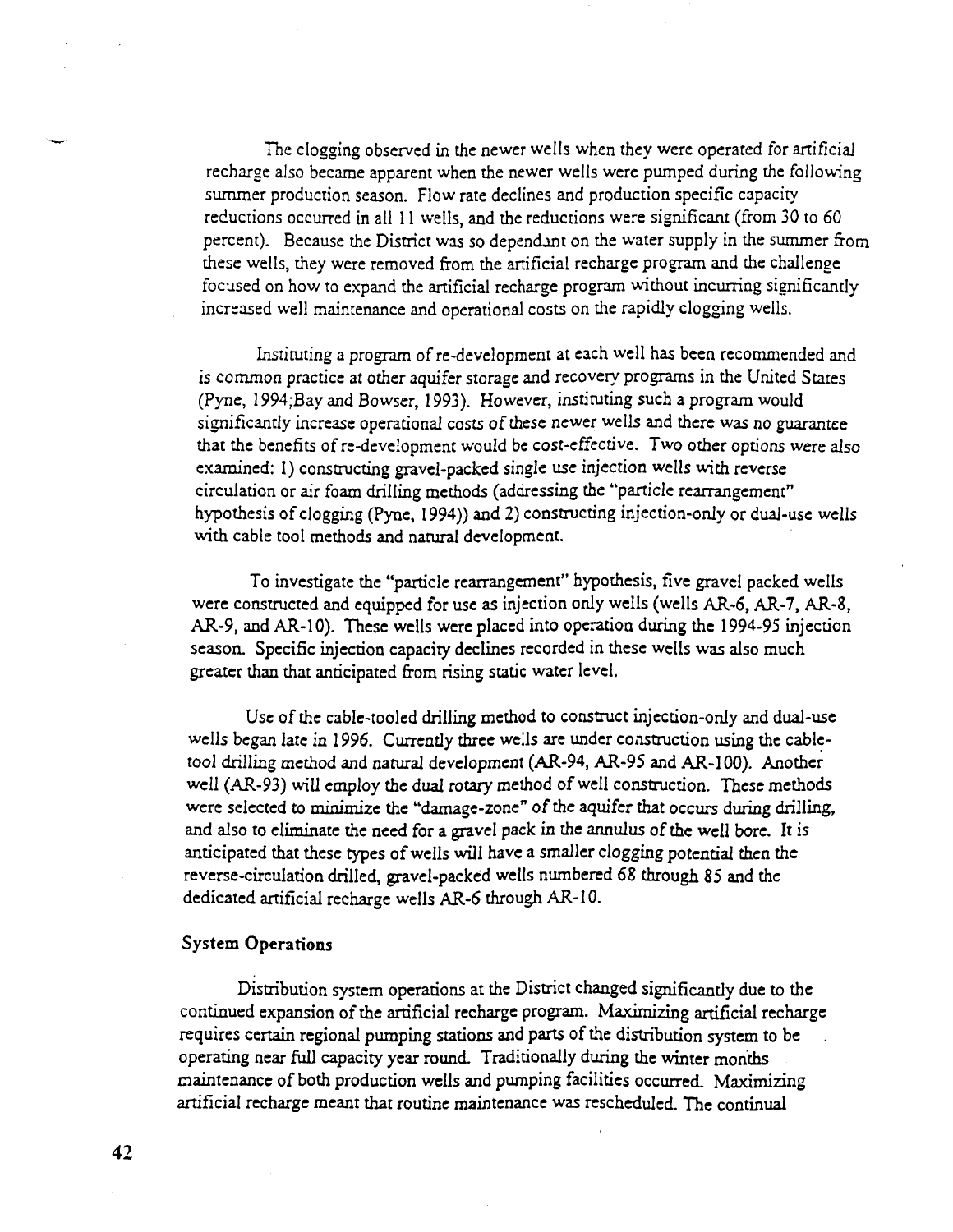maintenance of both production wells and pumping facilities occurred. Maximizing artificial recharge meant that routine maintenance was rescheduled. The continual pumping of distribution facilities resulted in stresses not anticipated when they were designed.

During the early years of the artificial recharge program all valving changes at the wells and related system facilities were accomplished manually. The lack of automatic control at the recharge sites meant that system demand had to drop and stay down before a field crew was sent out to preform the site modifications to bring the well online for artificial recharge. To make artificial recharge operation more efficient, valving at recharge sites were automated to minimize the turn time between injection and production. Automated bypass valve were installed to route water around the check valve. Magnetic flow meters were installed on all wells so that flow measurements were possible without having to manually reverse flow meters. With the automated system in place, artificial recharge operations can be initiated from the central computer any time there is excess capacity available from SNWS.

#### **Results of Artificial Recharge**

The volume of water injected by the artificial recharge program on a monthly basis is summarized in Figure 4. The volume of recharge increased steadily from 1989 to 1994. The maximum volume of artificial recharge occurred from October 1993 to May of 1994. During this time period, a monthly maximum of 5,200 acre feet of water was injected in January 1994. Since 1994 artificial recharge volumes have declined as a result of increased demands on the SNWS system. Total volume of water banked as of January 1, 1997 is 114,126 acre-feet. With the expansion of the SNWS system schedule for completion in June 1997, artificial recharge volumes are anticipated to exceed the 5000 acre feet of water per month. System modeling predicts that for the 1998 recharge season up to 38,000 acre feet may be available for injection.

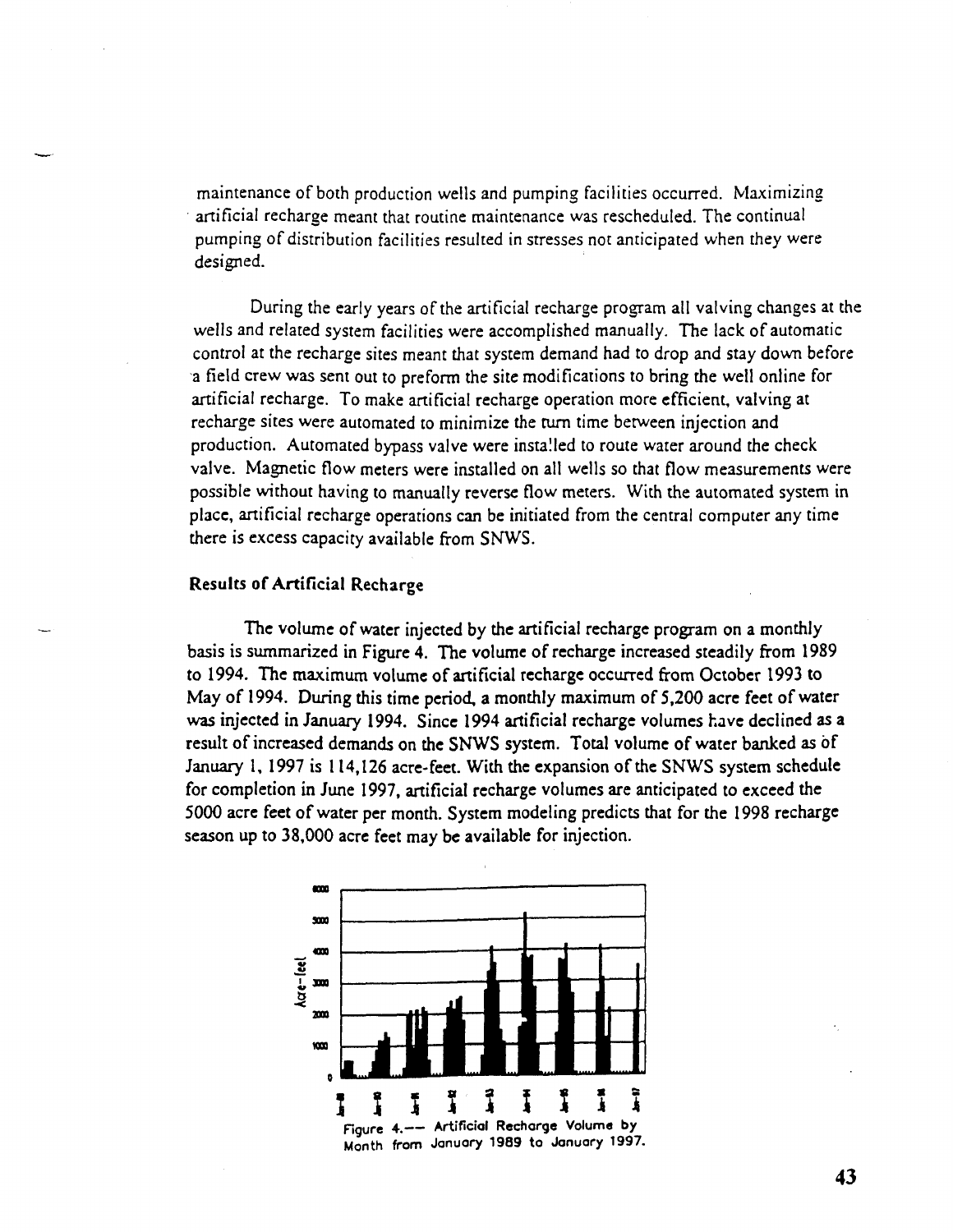Figure 5 shows the change in the potentiometric surface in the principal aquifer from October 1990 to October 1996. Evaluation of the October water levels annually are critical to observing impacts to the Valley ground-water system. Generally, District production occurs from May through September. October represents a static condition following up to five months of maximum pumping stress. Changes observed in the October potentiometric surface are conservative measurement of the positive effect the recharge program is having on the water levels in the valley. Static water levels have risen from ten to forty feet in areas surrounding the District's artificial recharge program. Water levels in other areas of the Valley also show increases, indicating that the rise is not isolated, but is occurring throughout the principal aquifer.



Figure 5.— Difference in Potentiometric Surface of the Principal Aquifer: October 1990 to October 1996.



**44**